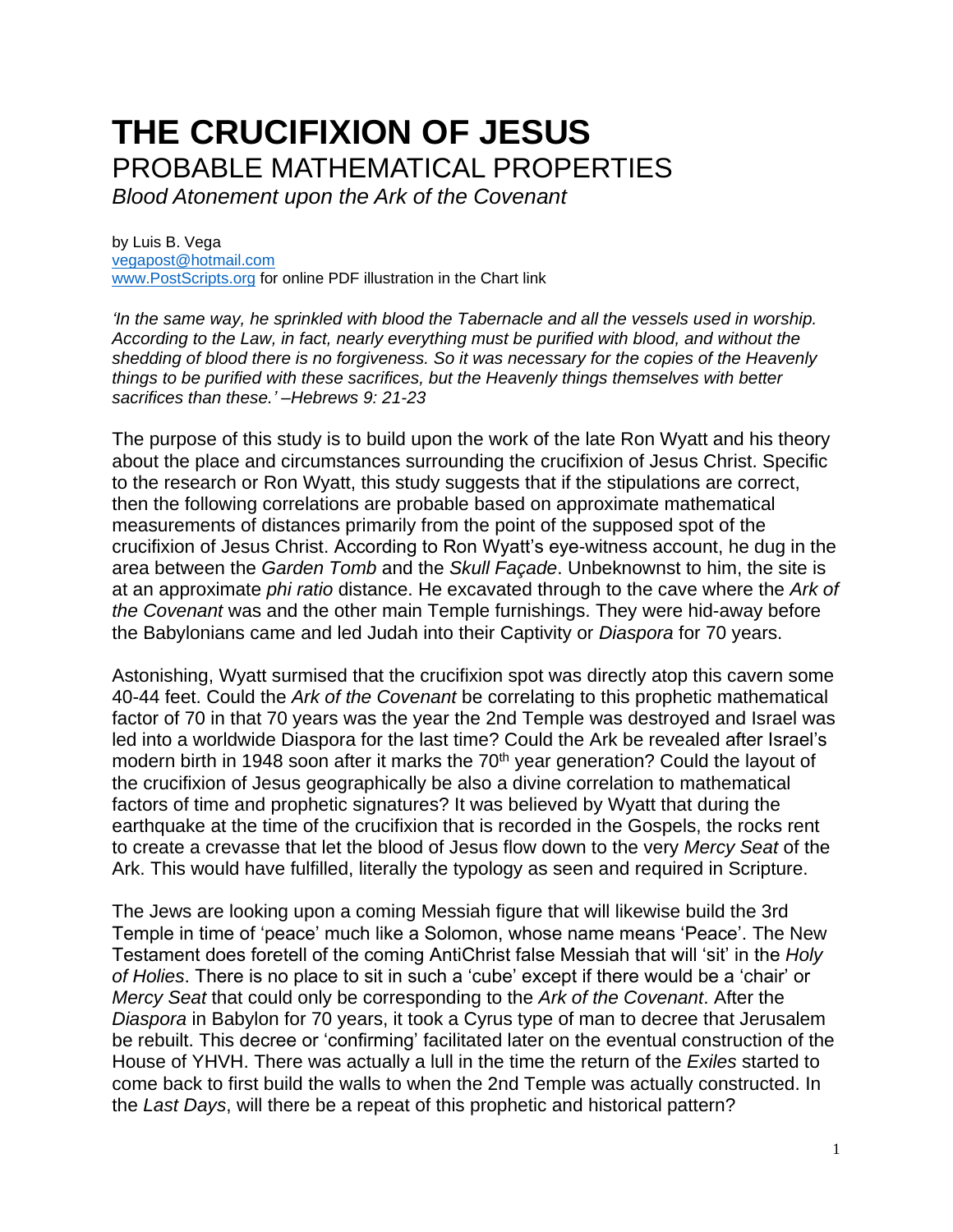## **The Multidimensional Crucifixion**

It already appear that the 70 year prophetic pattern is repeating or will in these *Last Da*ys. Since 1948, the *Exiles* from the last *Diaspora* since 70 AD started to return to Israel and the walls have been built up now. What remains is the construction of the 3rd Temple, if the pattern turns out to be prophetic. One ominous question then could be asked, who will be this coming 'Cyrus Anointed' that will facilitate the decree? What could be 1 of the main catalysts to demand such a Temple? One such variable and element would be the reveling of the *Ark of the Covenant*.

As to the direct correlation of the crucifixion of Jesus to the Ark of the Covenant, could such codes be extrapolated from the numerical factors that constitute the crucifixion site and the purported cave where the Ark was supposedly discovered by the late Ron Wyatt? This study does suggest that the very crucifixion of Jesus Christ was fashioned in pure mathematical terms and distances. This hypothesis would be consistent in the supposition that the Creator uses the *Golden Ratio* as the elemental building block measurement 'key' found in all things. These distances and number variables include the *phi ratio* factor that will be illustrated in the spiral fashion for emphases.

If this is the actual depiction of the purported crucifixion site of Jesus, then the crucifixion of Jesus appears to correlate approximately to how far the *Ark of the Covenant* would have been if one scales the topography of the crucifixion site in feet. It appears that the *Ark of the Covenant* was in approximate distance from the exact crucifixion spot and in *phi ratio*. Moreover, does this distance reveal secret encoded and divine numerical coefficients? It appears that it does. If the top of the head of Jesus is the beginning and the feet of Jesus is the end factor of the entire measurement, then the following is determined mathematically. It is speculated based on the supposition of the *Garden Tomb* that the height of Jesus was about 5'11''.

| 40 feet                          | from top of head to lid of Ark crypt                              |
|----------------------------------|-------------------------------------------------------------------|
| 5'11''<br>$\mathcal{A}^{\prime}$ | height of Jesus, speculated<br>elevated mound of crucifixion site |
| 9'11''                           | $(911 \text{ code})$ or $3.3$ yards $(33 \text{ code})$           |

*= 119 inches (9-11 code) or = 3.3 yards (33) or = 3.022 meters (322) degrees from Dome of Tablets on Temple Mount*

What is also a contributing factor is that based on Wyatt's excavations, Jesus was apparently elevated on to a 4 foot platform as to highlight the spot by the Romans that was perhaps reserved for the vilest of offenders and to be clearly seen of the city crowds just outside the *Damascus Gate*. However did this event astonishingly also record as a mathematical signature of month and day of Jesus' birth of September 11, - 3 BC (9-11) and the age He would die on April 14, 32 AD (32)? These are just 2 of the possible speculated dates. And having a 322 degree heading from the *Dome of the Tables* on the *Temple Mount* that many believe is the place where the *Ark of the Covenant* rested in the *Holy of Holies*?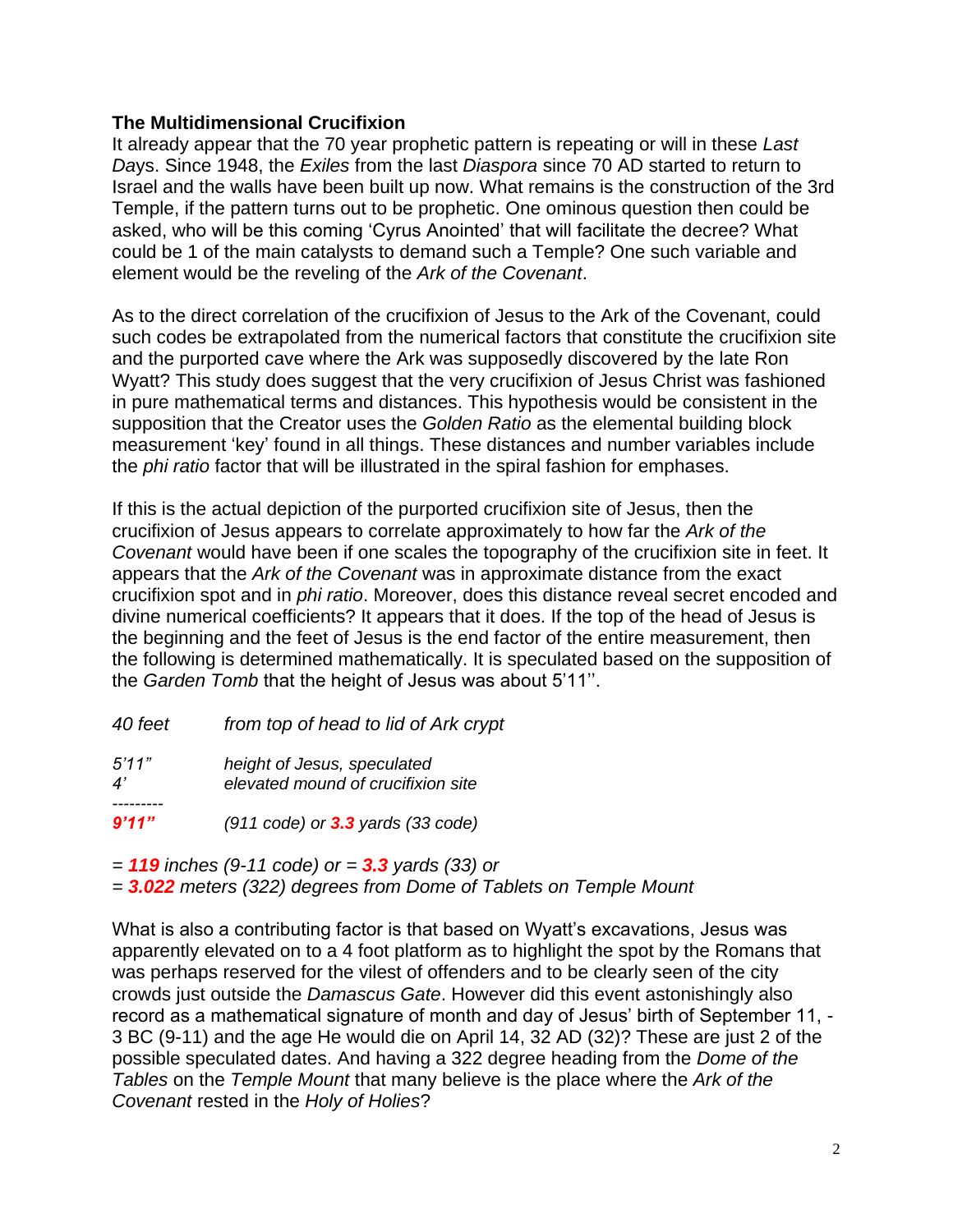What is also astonishing to consider is that if the distance that is implied is extrapolated and elevated to a possibly prophetic significance, it speaks volumes of recurring sacred Biblical numbers and echoes the approximate dimension of the *Ark of Noah*. Throughout the Bible, both Old and New Testament there is a clear theological application of how Jesus or the Messiah is a type correlating to the many 'types and shadows' of various elements presented in the Bible. One such element is the *Ark of the Covenant*. For example in a brief summation the contents of the Ark that of the *Law Tablets*, the Bread or *Mana* and the *Staff of Aaron* all speak of the purpose of Jesus' ministry. The broken Laws of YHVH speak of the need for blood atonement or covering.

The *Mana* or Bread speaks of how Jesus said that He is the *Bread of Life*. And the *Staff of Aaron* that budded speaks that Jesus is not only *The Branch* or coming Messiah Redeemer but that He would be resurrected or 'budded' that implies a death. This study thus suggests that the distance from the very site of the crucifixion to the supposed cave where the *Ark of the Covenant* was hidden is in *phi ratio* proportion of distance and a scale of prophetic time even. If one takes the height of Jesus to have been 5'11'' based on the modification of the *Garden Tomb*, and then the 4 feet elevated crucifixion spot, one can approximate the distance mathematically to conclude that indeed the cave right below the *Cross of Calvary* where the *Lamb of YHVH* was sacrificed was approximate 40 feet below. The difference in the combined height of Jesus plus the 4 good elevation makes for a difference of 32 feet to add up to the 40 total. Did this difference in distance correlate to Jesus' age?

*32 feet Age code? 40 feet = 13.333 yards to spot where blood was splattered = 480 inches*

What is very unique as already alluded to was that the place where the blood of Jesus was purported splattered on the *Mercy Seat* of the *Ark of the Covenant* parallel the *phi ratio* to that of Jesus' side wound. This supposition is based on the proportions of the body that this study suggest are also patterned in the *Garden Tomb* after the *Tabernacle of Moses* and the *Ark of Noah* based on total volume and area. Thus, if the testimony of the late Ron Wyatt is accurate, even the distance of the crucifixion of Jesus to the cave below of approximately 40 feet deep is composed in approximate record of prophetic time. If in fact such a distance correlated to prophetic time, then the very nature of the mathematics reveals some interesting correlations to the Royal Bloodline of Jesus, literally.

*The Royal Bloodline of Jesus*

*44 Kings of Israel and Judah*

*~44 feet from cross to base of Ark of the Covenant stone encasing or crypt*

One can thus deduce that the Royal Blood of Jesus, as a direct descendant of King David through both bloodlines of Joseph and Mary was literally 'atoning' the length of the 44 Kings of Judah and Israel. In a sense, Jesus' Royal Blood flowed across the prophetic tapestry of the 44 Kings of Judah and Israel combined. It was after all that it would be the 'King of the Jews' that would atone for the sins of Israel.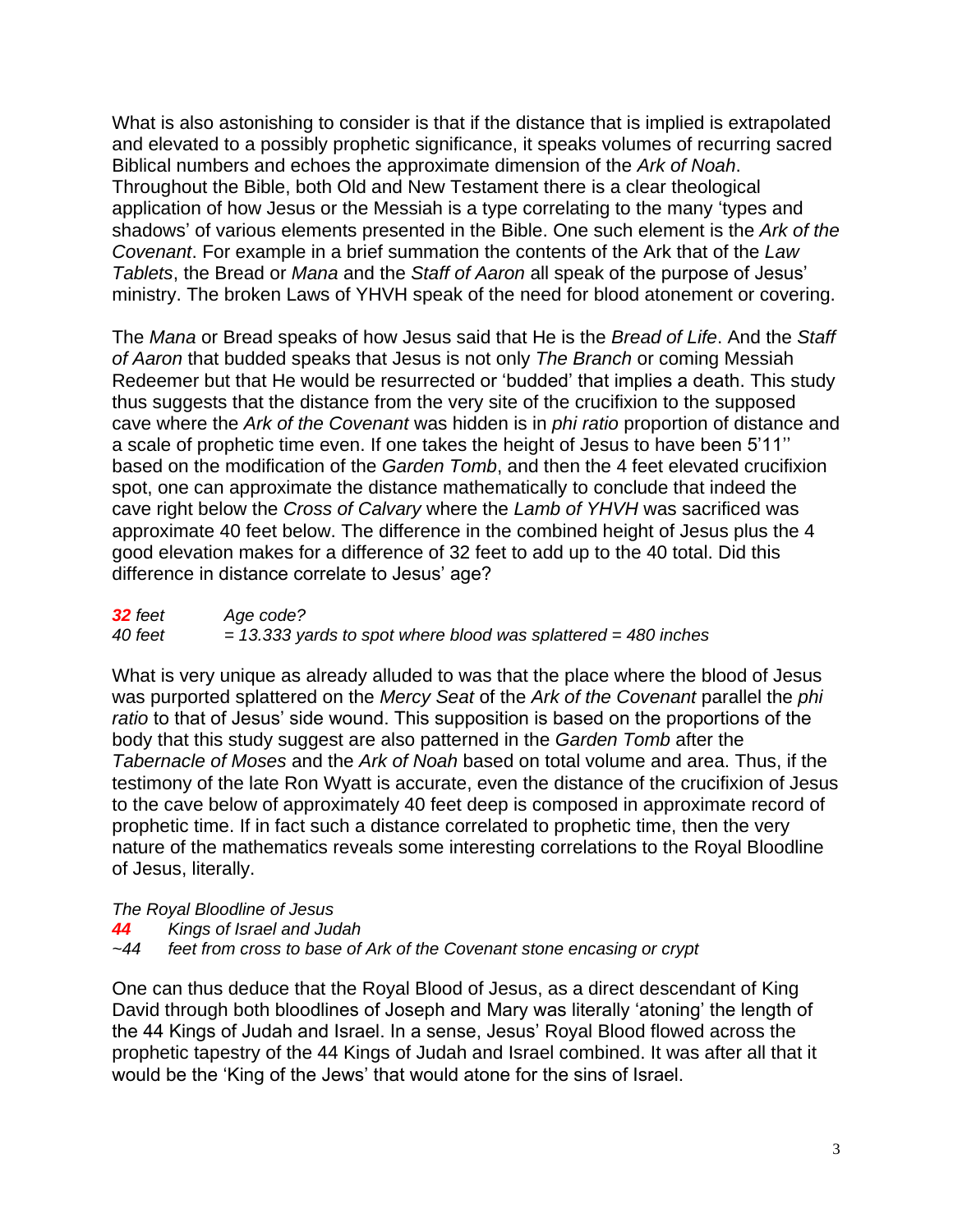## **The King of the Jews**

Scripturally it is understood that Jesus, as the Messiah was not the sacrificial 'Lamb of YHVH' only for the sins of Israel specifically due to *Covenant Promise.* Messiah would die for sin, period and that includes all of Humanity or Adam and Eve's race. This would be the case as the *Garden Promise* of the coming *Seed* given to Eve was made before Israel was ever the favored nation. And also one must not lose sight of the fact that YHVH chose Israel because it was not the 'head' but the 'tail' of the nations. This means that the Jews were of the least desirable and likely candidates for the world's approval or choice. This spiritual axiom was echoed in Hannah's *Prayer of Thanksgiving* in the case of granting Samuel, a type of the *Seed of the Woman* to come, Jesus. In 1 Samuel 2:7-9 she foretold the following.

*'The LORD makes poor and rich; He brings low, He also exalts. He raises the poor from the dust, He lifts the needy from the ash heap to make them sit with nobles, and inherit a seat of honor; for the pillars of the Earth are the LORD'S, And He set the world on them. He keeps the feet of His godly ones, but the wicked ones are silenced in darkness; for not by might shall a man prevail.'*

How would YHVH place all the sins of world, past, present and future upon Jesus at the time and place of His crucifixion? Many have speculated that the time and place became supra-dimensionalized as a spiritual payment or 'atonement' was made in Heaven foremost. Consider for the sake of analogy an electrical circuit board. Allowing for some poetic license, the crucifixion would be seen as such a construct. For example if power is to be generated, directed and applied to a certain transformer, what is needed are the following. This is a very simplified exposition of such a system. There needs to be an antennae that for example collects the static charges from the air as electricity-lighting discharges.

The antenna is grounded or made out of wood as in telephone posts for example in this case. The current of energy is carried through a medium or conduit like the lines of the poles and eventually is processed through a transformer. Can it be or was it the case that at the crucifixion, such a construct occurred but in an interdimensional and supernatural way beyond Human comprehension even? The wooden cross functioned much like a telephone post, the energies of the sins of all Humanity, past, present and future were all discharged and focused in Jesus' body. The cross served as the 'antenna'. The conduit of the current was His blood as it is the conduit of the body even so. The 'transformer' was the *Ark of the Covenant* that closed the circuit and 'atoned' for the sin once the Blood of Jesus touched it to complete the 'circuit'.

If anything else, such a supposition and possible crucifixion narrative speaks of how just amazing the probable mathematical relationships were perhaps also encrypted into the very fabric of the time and place and even the distances concerning one of the most important turning points in Human history, the crucifixion of Jesus Christ. It gives one a deeper appreciation and understanding of just what possibly went on and occurred at that time and place, even inter-dimensionally perhaps of how the Creator YHVH atoned for the sins of a fallen Humanity through the body and blood of Jesus Christ.